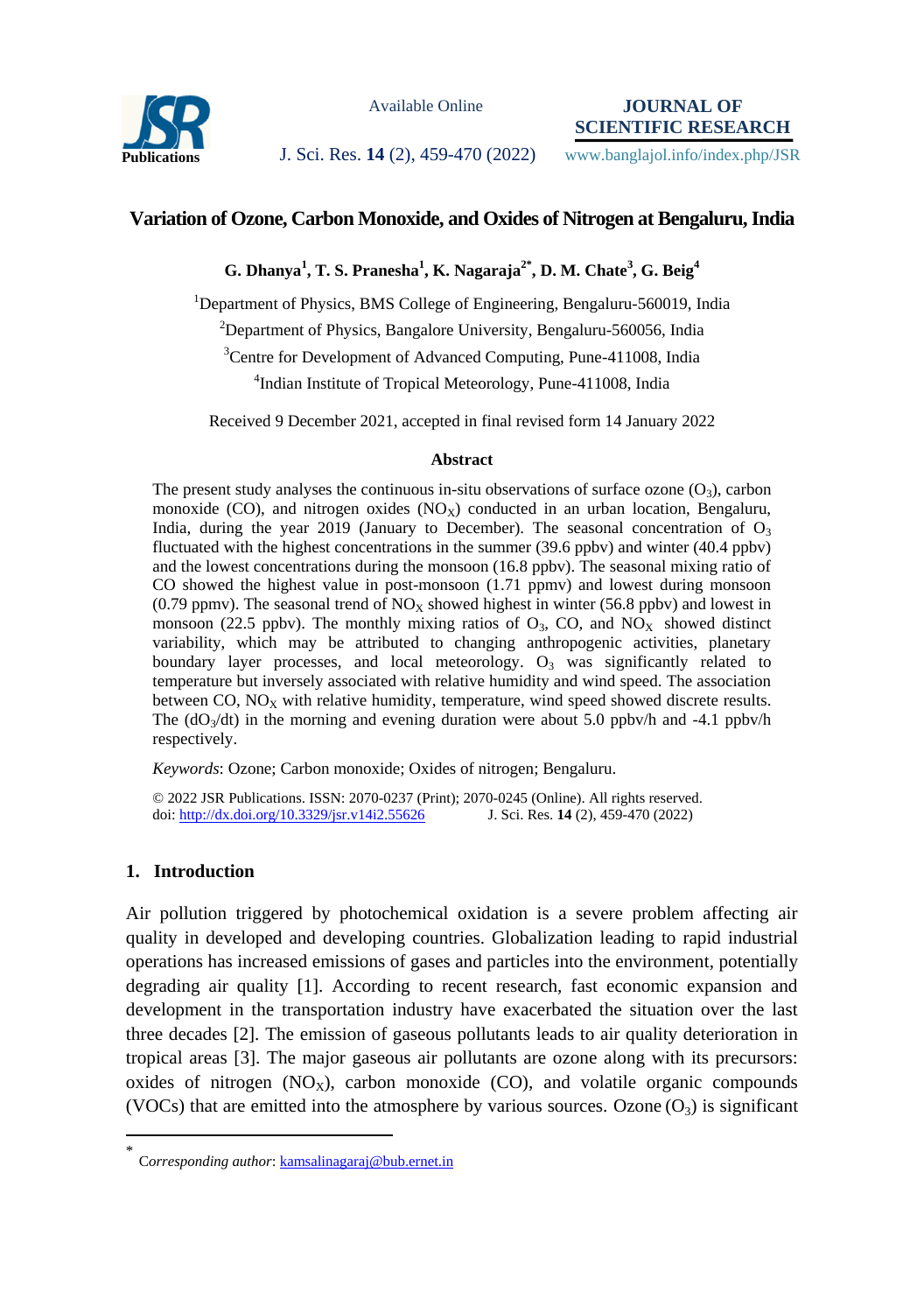greenhouse gas leading to climate change [4]. It is a precursor of the highly reactive hydroxyl and nitrate radical that govern the chemical components of the troposphere at different times of night and day [5]. Surface  $O_3$  is a secondary form of air pollutants hazardous to human health and ecosystems at high concentrations [6]. The CO, methane  $(CH<sub>4</sub>)$ , VOCs, and other  $O<sub>3</sub>$  precursors are biomass burning products, combustion of fossil fuel. Other anthropogenic sources are oxidized to yield  $O_3$  in a NO<sub>x</sub>-rich atmosphere. Ozone is removed from the troposphere through various chemical reactions and surface deposition [7].

The oxidation of organics, biomass burning, soil biological processes, and emission from vegetation and oceans are the natural sources of atmospheric CO. Anthropogenic source of CO is mainly incomplete fossil fuel combustion. The oxidation of methane and VOCs contribute to CO production [8]. CO sinks include hydroxyl radical reactions and soil uptake [9]. The natural sources of  $NO_X (NO_X=NO+NO_2)$  in the atmosphere are lightning and microbial activities in the soil. The anthropogenic source is the combustion of fossil fuels [10]. Sinks of  $NO<sub>X</sub>$  are converted to nitric acid and organic nitrates by photochemical mechanisms, a reaction involving  $NO<sub>3</sub>$  radicals and deposition of  $NO<sub>2</sub>$  on vegetation.

The  $O_3$  and its precursors have been examined with an in-situ set of data at various locations in India and across the globe [3,11-14]. Seasonal, diurnal and temporal trends of ozone and its precursors have been explored over a period in India and worldwide using in-situ observations [15,16]. The major portion of this research discovered that the ozone levels in metropolitan areas have a significant diurnal change, with high concentrations in the day and low concentrations at night. Further, the ozone precursors have two maxima during the morning and late evening. Seasonal observations have shown that the  $O_3$ concentration is highest during the summer and winter and lowest in the monsoon period [17,18]. Researchers have also examined the variance of  $O<sub>3</sub>$  and its predecessors using unique methodologies based on data from festivals, sports, and eclipses [19-21]. The findings demonstrate that values exceed the threshold during these occasions, causing a more significant impact across the regions. Many investigators have also studied the effect of local meteorological variables such as temperature, wind speed, and relative humidity on ozone and its precursors [22,23].

An effort is made to study the variation of  $O_3$ . Its precursor's chemistry at Bengaluru, a tropical location in India, as part of the Modelling Atmospheric Pollution and Networking (MAPAN) program of the Indian Institute of Tropical Meteorology was funded by the Ministry of Earth Sciences. The objective of the present study is to identify the tropospheric amounts of  $O_3$ , CO, and NO<sub>X</sub> in Bengaluru's ambient atmosphere, which were measured as part of the project from January to December 2019. We present the monthly and seasonal variability of  $O_3$ , CO, and NO<sub>X</sub>, the effect of local meteorology on their concentrations, and the rate of change in the creation and loss of  $O_3$ .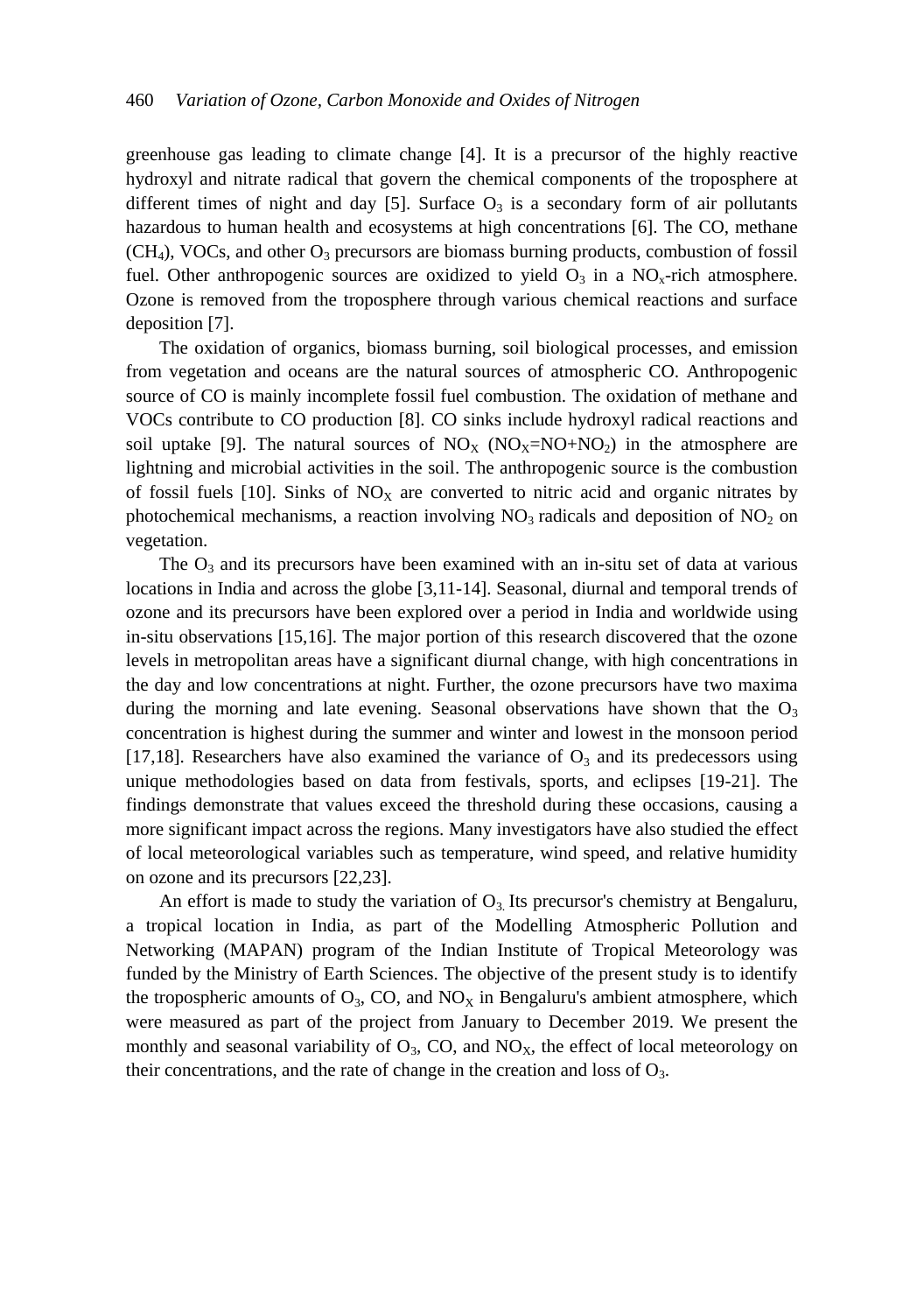#### **2. Study Domain**

Bengaluru, sometimes referred to as Asia's Silicon Valley, is located in the southern portion of the Indian peninsula and is well known for its information technology (IT) businesses. The measurement station is located on the campus of BMS College of Engineering. The continuous in-situ data used in the present study was collected using an Air Quality Monitoring Station (AQMS) and an Automatic Weather Station (AWS) installed in the BMS campus as part of the MAPAN program. Bangalore is an example of a rapidly rising inland megacity in India in economics and urbanization. Bengaluru's rapid development has resulted in dwindling reservoirs, increased traffic congestion, high levels of air pollution, flood events during heavy rains, and, to some extent, a rise in summer temperatures [24]. As the population grows and there is an economic shift, this growth has put much strain on infrastructure and resources. The city's exponential development and changing morphology have reduced the amount of public open spaces over time. Increased vehicular activity has resulted in higher levels of suspended particulate matter and oxides of carbon, nitrogen, and sulfur oxides in the atmosphere.

## **3. Measurement Technique**

The  $O_3$  concentration was determined using a Serinus 10 ozone analyzer with an autorange of 0-20 ppm and a detection limit of 0.5 ppb. Ozone analyzers operate on the concept that  $O_3$  molecules absorb entirely UV light at a specific wavelength of 254 nm in the solar spectrum. According to Beer-Lambert's rule, the amount of UV radiation absorbed is proportional to the concentration of  $O_3$ . CO was monitored using a Serinus 30 model with an auto-range from 0 to 200 ppm and a detection threshold of 40 ppb. CO measurements used the non-dispersive infrared (NDIR) absorption method with correlation wheel technology. The CO analyzer has a processing time of around 60 seconds and a detection threshold of  $0.04$  ppm.  $NO<sub>x</sub>$  measurement was done using Serinus  $40$  NO<sub>x</sub> analyzer based on chemiluminescence technique with an auto-range from 0 to 20 ppm with a sensitivity of 0.4 ppb. The combination of nitric oxide (NO) and nitrogen dioxide  $(NO_2)$  is provided by this analyzer. A pneumatic device, a  $NO_2$ -to-NO molybdenum converter, a reaction cell, a PMT detector, and processing electronics make up the instrument. Yadav *et al*. [18] provided a complete overview of these analyzers. An automated weather station (AWS) mounted in the observational site monitors meteorological variables such as relative humidity, temperature, wind direction, and wind speed.

## **4. Results and Discussion**

#### **4.1.** *Seasonal variability of ozone, CO and NO<sup>X</sup>*

Fig. 1 depicts the seasonal change of  $O_3$ , CO, and  $NO<sub>X</sub>$  concentrations in Bengaluru over the observations. The winter and summer seasons had the highest ozone levels. In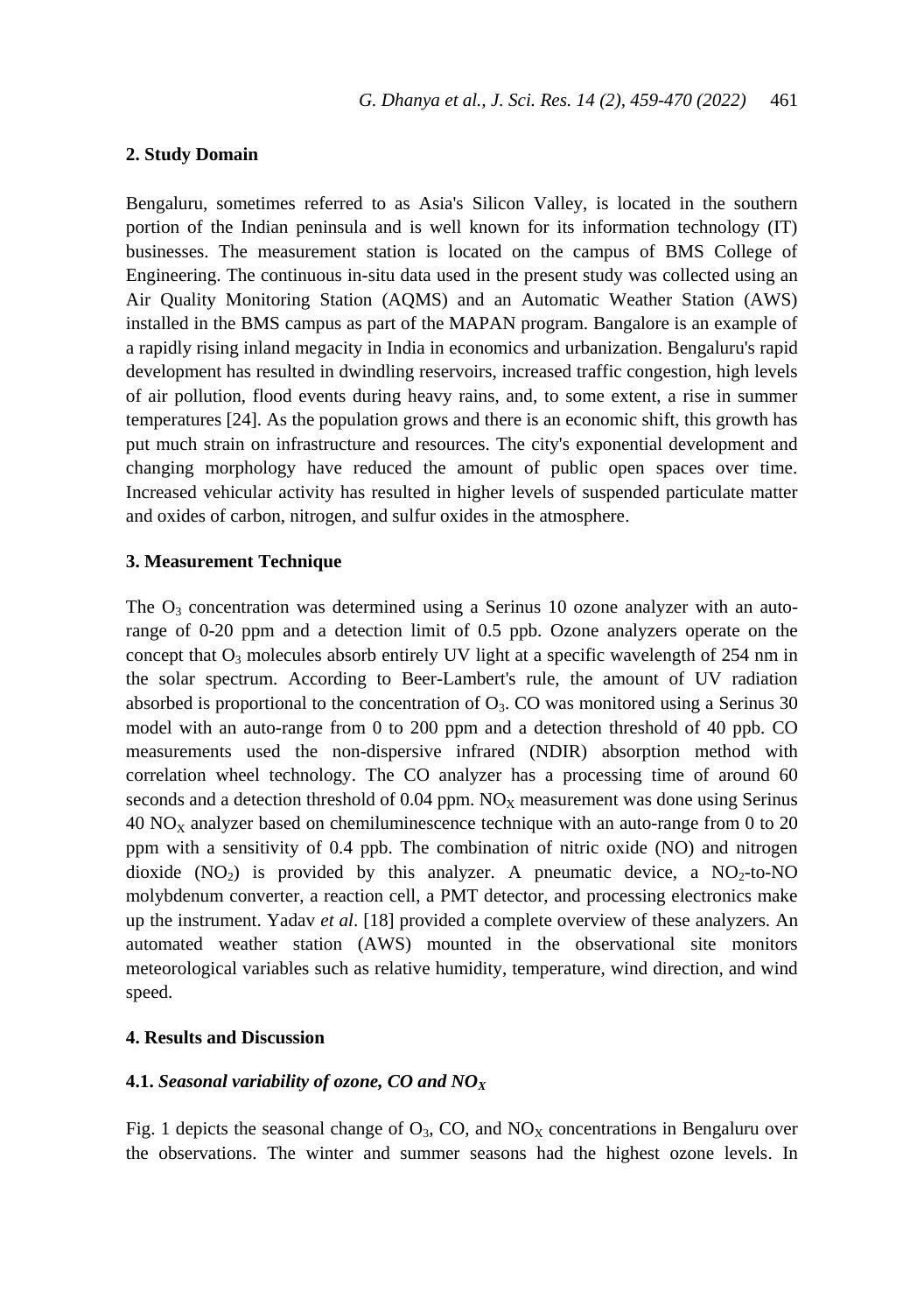contrast, the monsoon and post-monsoon seasons had the lowest levels. In winter, the maximum ozone concentration can be attributed to lower mixing layer height and the temperature inversions observed during these seasons, causing the pollutants to be trapped near the ground [25]. Elevated concentrations in the summer were related to higher temperatures and strong solar radiation, both of which favor photochemical  $O_3$ development. Minimum concentrations during the other two seasons may be linked to the fact that these two seasons are cloudy, leading to reduced sunlight resulting in lower production of  $O_3$ . The daytime 8 h (10:00-17:00 LT) average ozone values during winter, summer, monsoon, and post-monsoon season are 55.33, 62.39, 21.14, and 16.82 ppbv, respectively. Verma *et al*. [26] found a similar pattern in Agra, with greater concentrations in the summer and decreased concentrations during the monsoon season. The high summer trend is attributable to the high temperature, solar radiation, and planetary boundary layer's role, whereas the lowest amount in monsoon is attributed to the washout of precursors. A seasonal pattern of ozone was found with winter high and monsoon low at Kannur [27]. Lower concentrations were attributed to the scavenging, while higher concentrations were attributed to shallow boundary layers and clear blue sky. Kanchana *et al*. [22] reported similar seasonal fluctuations in Shadnagar, with higher ozone concentrations in the winter and lower concentrations in the monsoon. Verma *et al.* [26] made a similar observation, reporting higher concentrations in the summer and lower concentrations during the monsoon season. The combined influence of high temperature, solar radiation, and the involvement of the planetary boundary layer is assigned to the high summer trend. At the same time, the washout of precursors is linked to the low monsoon trend.



Fig. 1. Seasonal variation of  $O_3$ , CO, NO<sub>X</sub>.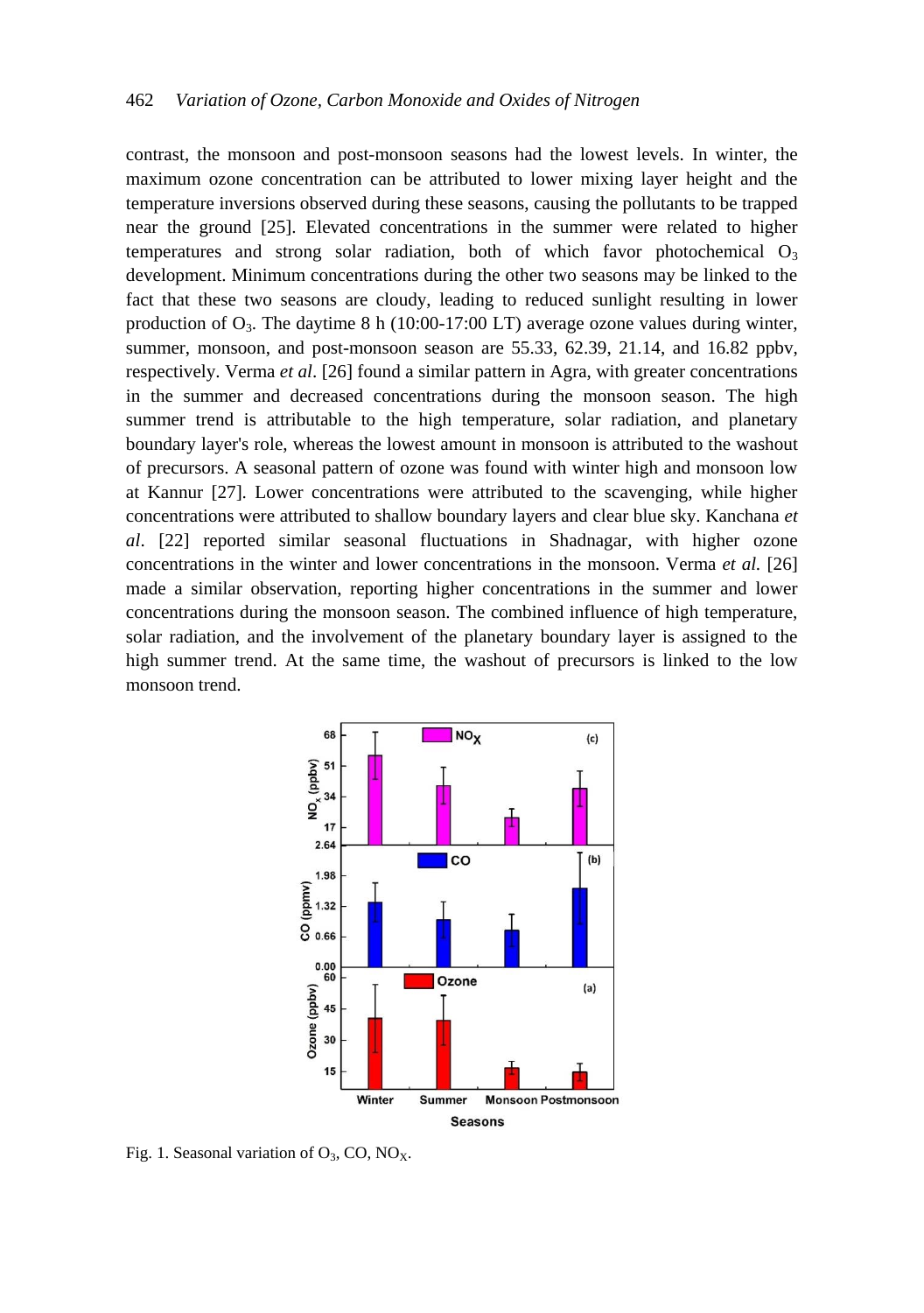The seasonal variation of CO is shown in Fig. 1(b). The seasonal pattern of CO is influenced by the variability in CO transport, hydroxyl radical (OH) mixing proportion, boundary layer height, and meteorological factors. CO showed the highest concentration in the post-monsoon season on the seasonal scale, whereas the lowest was observed in the monsoon season. The high level in post-monsoon could be due to the increased pollution from local sources and long-range transport from polluted places. The lowest CO levels found during the monsoon season can be attributed to the dilution and dispersion of pollutants under prevailing strong south-westerly wind regimes. For the winter, summer, monsoon, and post-monsoon seasons, the highest average CO concentration during day time (10:00 LT) is 1.31 ppmv, 0.77 ppmv, 0.84 ppmv, 1.42 ppmv, while at night (21:00 LT) is 2.69 ppmv, 2.36 ppmv, 1.23 ppmv, and 3.60 ppmv. The planetary boundary layer height and chemical removal processes are responsible for the variance between nighttime and daytime averages. Kanchana *et al.* [22] found a similar seasonal variation of CO in Shadnagar, with a highest in the post-monsoon season and a lowest in the monsoon. They concluded that the high CO levels during the season were ascribed to long-range air masses carrying additional CO loading from biomass burning. A study by Dumka *et al.* [28] in Guwahati on the variation of CO showed maximum and minimum concentrations in monsoon and winter seasons, respectively.

Seasonal variation of  $NO<sub>X</sub>$  showed highest in winter (56.80 ppbv), following that is the summer concentration (40.30 ppbv), post-monsoon (38.60 ppbv), and lowest in monsoon (22.54 ppbv), respectively. During the winter, the lower boundary layer causes pollutants to become entrapped in the shallow surface layer, leading to higher levels. During the summer, the polluted air could be mixed with the tropospheric air that causes pollutant dispersion and photochemical loss due to strong solar radiation. Overcast cloud conditions and rainfall events over the measuring location in the monsoon and postmonsoon seasons cause pollutant washout. The highest  $NO<sub>X</sub>$  concentration during daytime is 52.79 ppbv, 31.98 ppbv, 22.99 ppbv, 34.77 ppbv, and the nigh-time average is 98.91 ppbv, 72.58 ppbv, 28.53 ppbv and 62.56 ppbv for winter, summer, monsoon, and postmonsoon season. Night-time levels are higher than daytime during all seasons, attributable to the decreased Planetary Boundary Layer (PBL) height. Pollutants become trapped at night as the PBL dips, resulting in less dispersion. The PBL stretches during the day, resulting in effective pollutant dispersion. Similar observations for  $NO<sub>X</sub>$  levels with maximum concentration in winter and minimum in monsoon are reported for Anantapur, Udaipur, and Pune [3,18,29].

# **4.2.** *Monthly variation of ozone, CO and NO<sup>X</sup>*

Fig. 2 displays the monthly variability of  $O_3$  at the observational site. The monthly ozone mixing ratio was high in the first half of the year and gradually decreased in the second half. The maximum and minimum ozone concentration was seen in March (58.3 29.6) ppbv) and October (14.3 3.1 ppbv), respectively. We can see that the ozone concentrations are high in the summer months (March, April and May) and lower in the monsoon months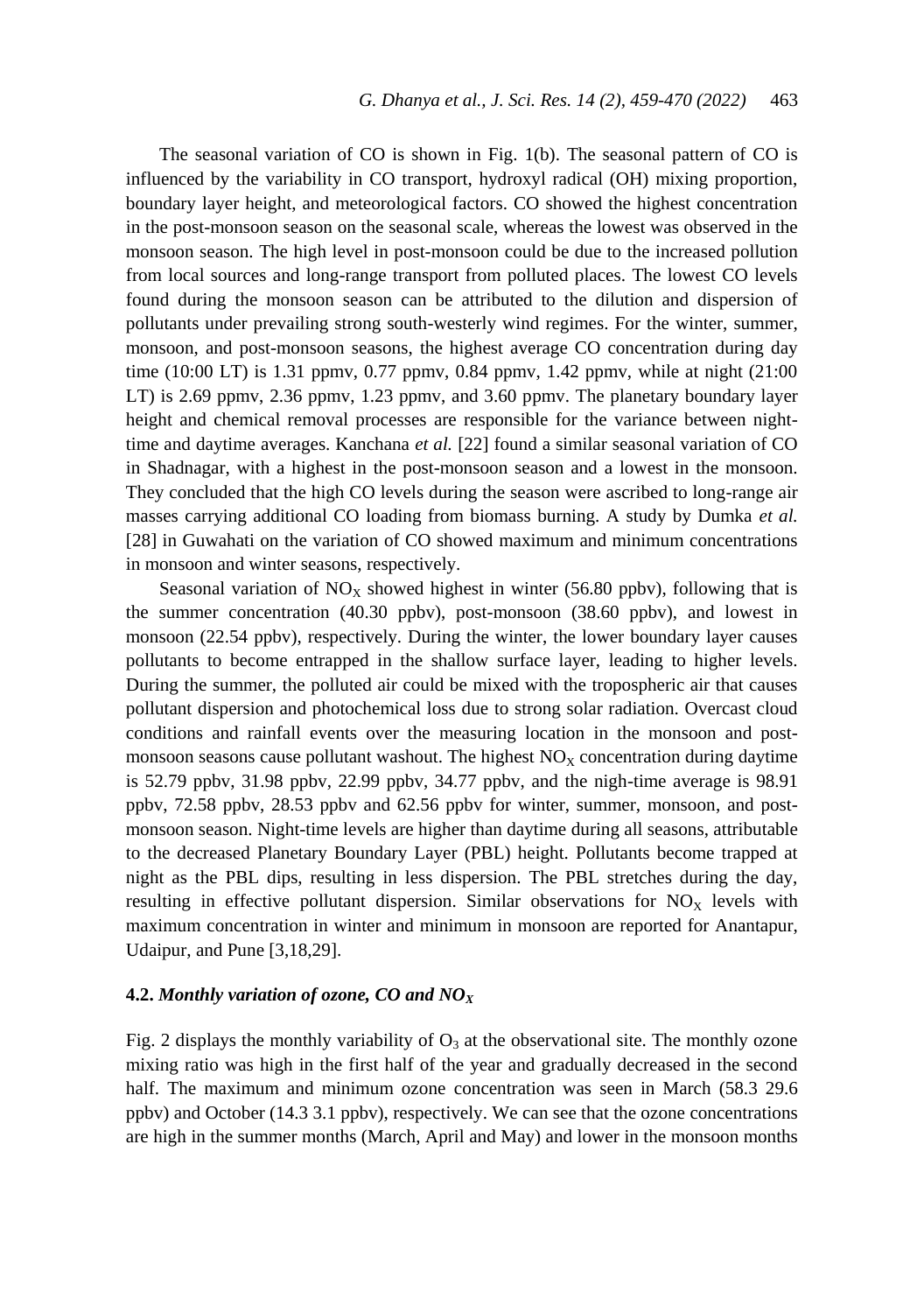(June, July, August and September). Higher concentrations can be due to high solar radiation and its precursors being prevalent during the summer months, allowing for the higher photochemical formation of  $O_3$ . Lower concentrations in monsoon months can be due to cloudy weather, scavenging of  $O_3$  precursor gases, and rainfall episodes, thus indicating decreased photochemical activity for  $O_3$  generation. The maximum and minimum in the winter, summer, monsoon, and post-monsoon months are  $15.10 - 70.65$ ppbv,  $16.98-73.97$  ppbv,  $11.90 - 27.22$  ppbv, and  $11.54-26.55$  ppbv. The annual average of  $O_3$  for 2019 is 26.45 ppby with a minimum and maximum varying from 10.14 to 73.97 ppbv. However, ozone followed different monthly average variations at other sites in India. At the Udaipur site, the concentration of  $O<sub>3</sub>$  displays evident seasonality with a maximum of 28.9 ppbv in April and a minimum of 16.4 ppbv in September. Elevated concentrations of CO and  $NO<sub>X</sub>$  were associated with higher  $O<sub>3</sub>$  values, while lower values of  $O_3$  were associated with lower levels of both CO and  $NO<sub>X</sub>$  [18]. The  $O_3$  was higher at the coastal location, Kannur, in February (29.7 ppbv), while the lower (13.1 ppbv) mixing proportion was noticed in August. The high value during February is caused due to longrange transport of air masses, while the prevailing southwest monsoon resulted in reduced  $O_3$  concentrations during August. The monthly average highest and lowest of  $O_3$  at Hyderabad were observed in December (47.88 ppbv) and July (17.83 ppbv), respectively. Allu *et al*. [30] found that the high value could be due to high solar radiation and boundary layer height, favoring the photochemical formation of  $O_3$ , while the low value could be related to the washout effect, which removes contaminants from the air. The differences in the variations observed are due to differences in pollution sources, observation site topography, and meteorological conditions.



Fig. 2. Monthly variation of  $O_3$ , CO, NO<sub>x</sub>.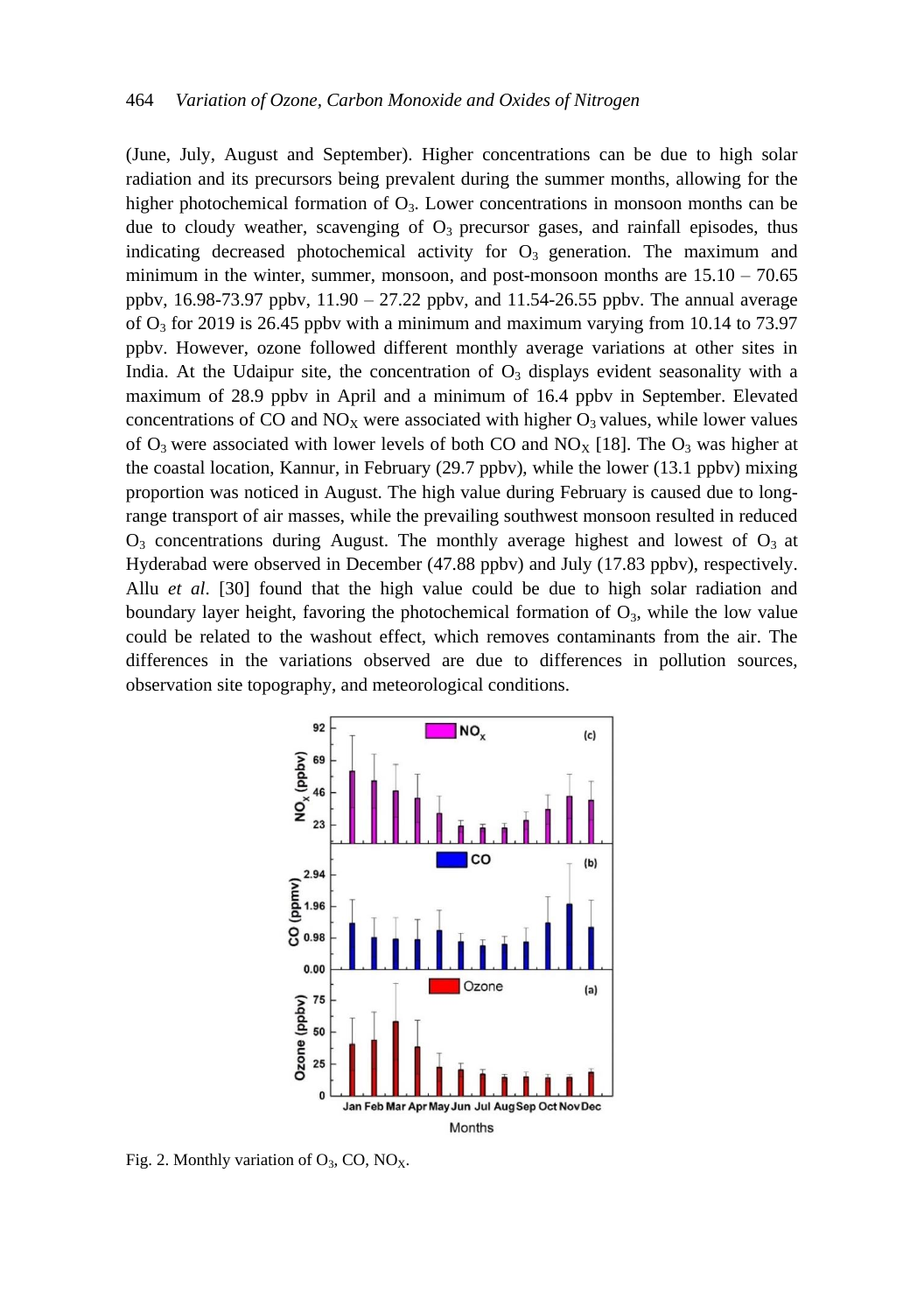The monthly variation of CO is shown in Fig. 2b. The monthly variability of CO showed highest in November (2.02 ppmv) and lowest in July (0.73 ppmv). The variation of CO shows higher levels in the post-monsoon and winter months and lower levels in the monsoon months. Higher levels during November might be due to the increased contamination from local areas and the long-range transport. Lower levels in July could be ascribed to the active southwest monsoon, which induces extensive mixing and transport of air across the region. The lowest and the highest concentrations for winter, summer, monsoon, and post-monsoon are in the range 0.15 to 2.97 ppmv, 0.24 to 2.40 ppmv, 0.32 to 2.37 ppmv, and 0.58 to 2.97 ppmv. The annual average of CO during the year 2019 is 1.12 ppmv. Different monthly average trends for CO from various locations in India have been reported. Tiwari *et al*. [31] reported that monthly CO concentrations were highest in December (22 ppmv) and lowest in July (0.99 ppmv) in the city of Patna. In December, the highest concentrations were found during December due to crop waste burning in the IGB region, whereas the lowest concentrations were found in July due to pollution washout caused by effective rain scavenging. Yadav *et al*. [32] measured the total monthly maximum and minimum CO in the city of Udaipur in January (0.57 ppmv) and July (0.21 ppmv). Higher amounts were attributable to emissions from local sources and long-distance transport. An observation by Allu *et al*. [30] in the city of Hyderabad on the monthly mixing ratio for CO shows the lowest values in November (0.59 ppmv) and high values in October (0.33 ppmv). The variations in CO concentrations over the year could be attributed to different emission sources and varying meteorological conditions.

Fig. 2c depicts the monthly variability in  $NO<sub>x</sub>$  over the study period. The monthly average of  $NO<sub>X</sub>$  showed a maximum value of 61.20 ppbv in January and a minimum of 20.95 ppbv during July. The higher concentrations in January are attributable to a lower mixing height, which causes contaminants to be trapped near the surface due to temperature inversion. Lower concentration might be due to meteorological variables and the lower mixed layer height. During winter, summer, monsoon, and post-monsoon months, the monthly  $NO<sub>X</sub>$  concentration for 2019 varied from 26.18,23.9,17.65,18.01 ppbv to 83.05, 62.3,38.17 and 54.49 ppbv, respectively. The yearly average of  $NO<sub>X</sub>$  during the study period is 37.08 ppbv, and it varied from minimum to maximum in the range of 17.65 to 80.68 ppbv.  $NO<sub>X</sub>$  has a variety of monthly average patterns in diverse places of India. The monthly variation in the city of Udaipur showed a maximum in December (19 ppbv) and a minimum in July (6.4 ppbv) [32]. The monthly variations were attributed to long-range mobility, anthropogenic emission and boundary layer height. The observations of NOx by Allu *et al*. [30] in the city of Hyderabad at Tata Institute of Fundamental Research-National Balloon Facility showed the highest variation in November (21.33 ppbv) and lowest in July (6.26 ppbv). The differences they found were related to meteorological parameters. Variances in measured values of  $NO<sub>X</sub>$  in different places could be due to differences in site location, sources of pollution, and local meteorological parameters.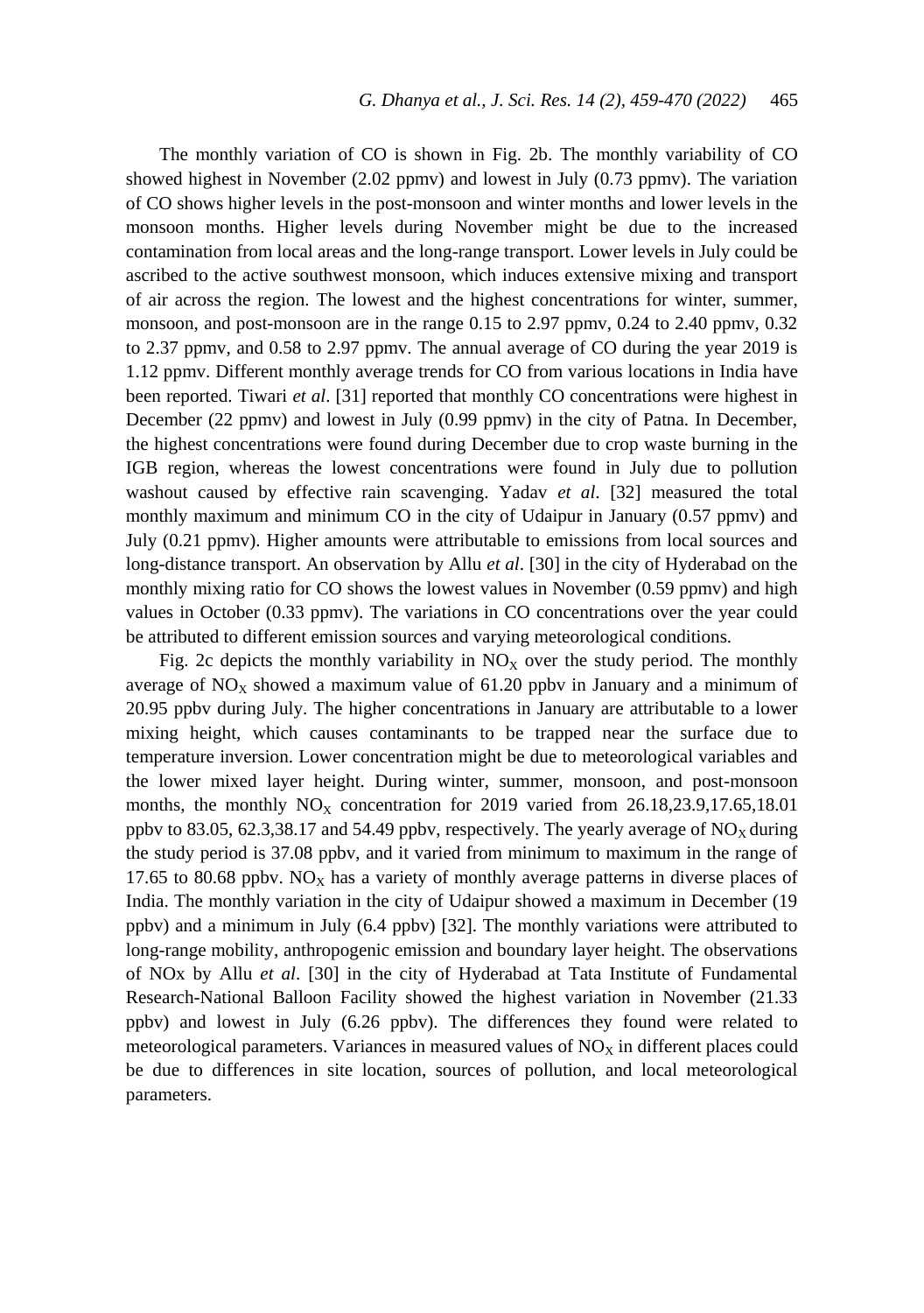## **4.3.** *Influence of meteorological parameters*

Fig. 3 is a correlation plot of ozone with temperature, relative humidity (RH), wind speed (WS). The correlation coefficient for ozone with temperature, RH and WS are (r=0.53, p  $\lt$ 299 0.000), (r=-0.68, p<0.000) and (r=-0.25, p<0.011), respectively. A strong correlation of ozone with temperature can be observed during the entire study period. We can observe from the correlation that as the temperature rises, so does the ozone concentration. The positive relation shows that photochemical reactions are key in ozone production in the observation site. Earlier research has shown that ozone has a significant association with temperature [23,33].  $O_3$  and RH have a significant negative association.



Fig. 3. Correlation analysis of  $O_3$ , CO, NO<sub>X</sub> with temp, RH, WS.

The decrease of  $O_3$  due to interactions with OH radicals, for which water vapor serves as a source, might be attributed to this inverse correlation [7,29]. The current findings of a negative relationship between O<sup>3</sup> and RH are close to Gaur *et al*. [33] and Pudasainee *et al.* [34]. A significant negative association exists between  $O_3$  and WS during observation. The decrease in  $O_3$  with wind speed may be attributed to lesser  $O_3$  concentrations in Bengaluru's surrounding urban spaces. The correlation coefficient of CO with temperature and RH was less significant and is attributed to the dilution of pollutants.

Similar findings were made at Kanpur, where the minimal CO-with temperature and RH correlation [33]. In Belgrade, Markovi *et al*. [35] found a limited or insignificant association between CO and meteorological factors (temperature and relative humidity). The correlation coefficient of CO with WS showed a significant negative correlation with a correlation coefficient of ( $r=-0.47$ ,  $p < 0.000$ ), and is due to the dispersion and mixing of pollutants when the WS increases. Correlation analysis of CO with WS revealed a value of -0.3 in Udaipur city, where CO emissions are attributed to mainly local sources and regulated by anthropogenic activities [18]. The correlation coefficient of  $NO<sub>X</sub>$  with temperature, RH and WS are (r=-0.049,  $p < 0.638$ ), (r=-0.30, p<0.003) and (r=-0.66,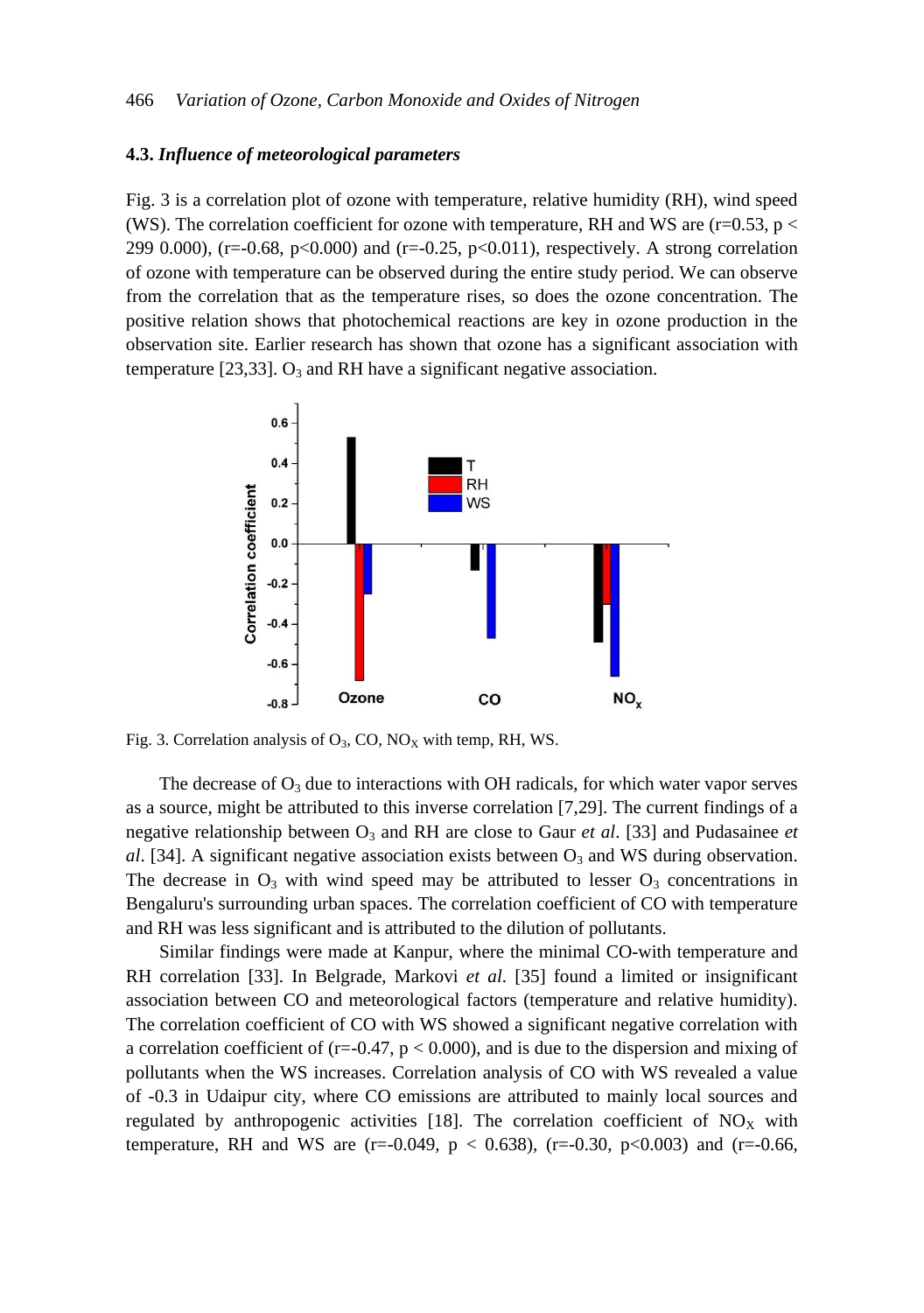$p<0.000$ , respectively. The correlation of  $NO<sub>x</sub>$  with temperature was not significant during the study period. A negative correlation between  $NO<sub>x</sub>$  and RH may be attributed to the fact that RH influences chemical interactions of gases in the atmosphere by regulating chain termination reactions, reducing pollutants.  $NO<sub>x</sub>$  was negatively correlated with WS. It could occur as a result of pollutants being carried by the wind. Similar findings are reported by Gasmi *et al.* [36] in Dhahran, Saudi Arabia, where they attribute to high wind speed, promoting the distribution and mixing of these air pollutants, reducing their cumulative levels. The importance of meteorological variables is critical since it determines the potential for either pollutant dilution or build-up in the region.

#### **4.4.** *Variations in O<sup>3</sup> formation and destruction rates*

Fig. 4 depicts the diurnal variability in the seasonally averaged rate of change of  $O_3$ concentrations ( $dO_3/dt$ ) in Bengaluru. The rate of change of  $O_3$  can be utilized as a chemical environment indicator in both rural and urban areas. The morning and evening rates of change in  $O_3$  are frequently similar in urban places, although rural areas have higher during morning and lower loss levels in the evening [37]. The rate of change in  $O_3$ , especially in the morning and evening hours, exhibits significant seasonal variation. The highest seasonal positive and negative rate of change of  $O_3$  was observed in summer, followed by winter, monsoon and lowest during post-monsoon season.



Fig. 4. Seasonally averaged diurnal variation of  $(dO<sub>3</sub>/dt)$  at Bengaluru.

The highest production rate occurs in the summer due to favorable photochemical conditions for  $O_3$  production. The minimum production rate in post-monsoon can be attributed to mixing layer heights and reduced photochemical activity. The positive morning (8:00 -11:00 LT) rate of change of ozone is 9.3, 10.1, 1.8, 1.0 ppbv/h while the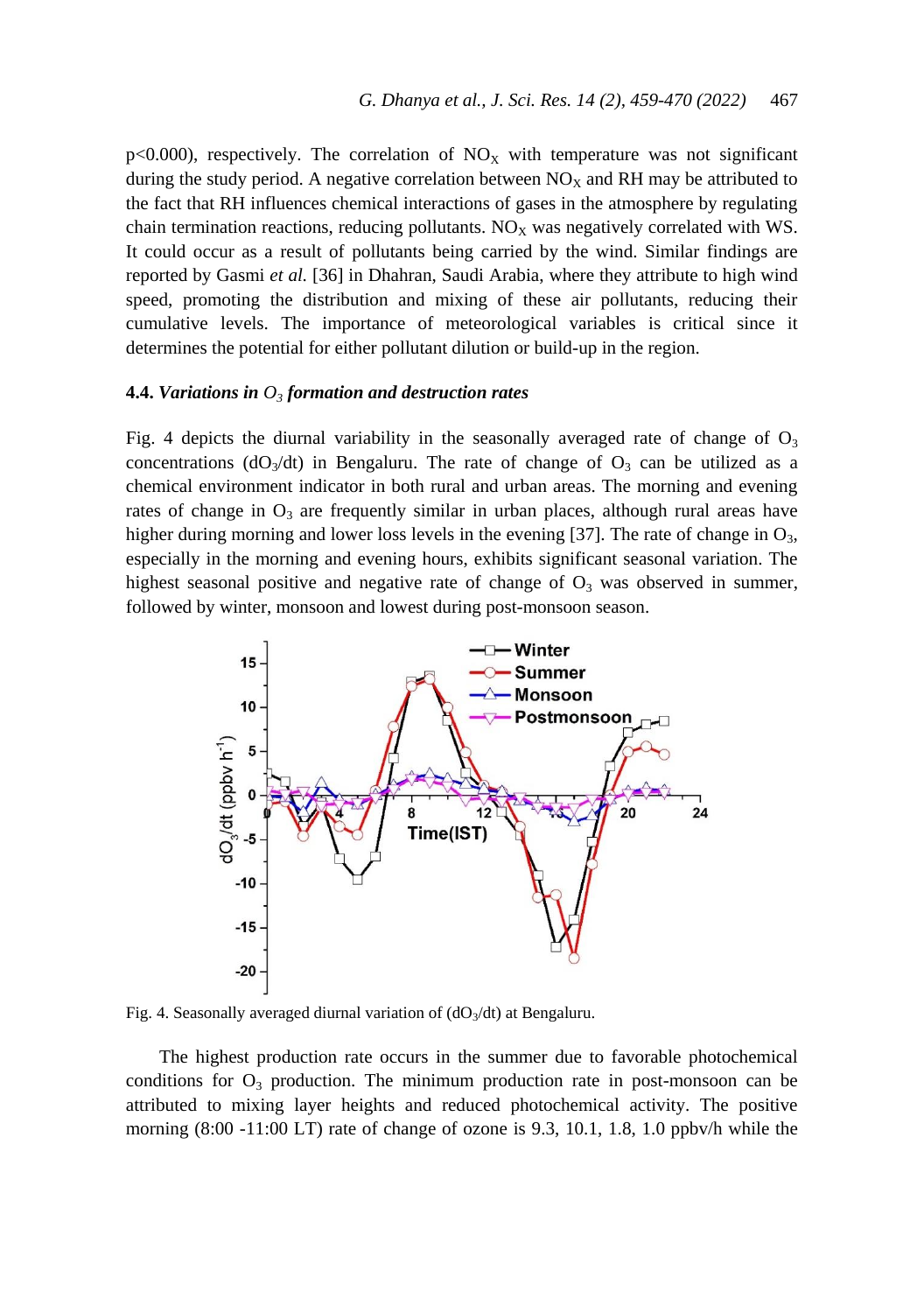negative evening (19:00-21:00 LT) rate of change of ozone is -5.7, -8.7, -1.9, -0.6 ppbv/h for winter, summer, monsoon and post-monsoon, respectively.

| Location  | Type of Site  | Rate of change $dO_3/dt$ |                    |                   |
|-----------|---------------|--------------------------|--------------------|-------------------|
|           |               | $(08:00-11:00LT)$        | $(17:00-19:00 LT)$ | References        |
| Bengaluru | Urban         | 5.0                      | $-4.1$             | Present Study     |
| Shadnagar | Sub-Urban     | 3.6                      | $-3.9$             | [22]              |
| Agra      | Urban         | 7.9                      | $-6.9$             | [26]              |
| Kannur    | Coastal Rural | 4.9                      | $-6.4$             | [27]              |
| Patna     | Rural         | 1.6                      | $-1.9$             | [31]              |
| Udaipur   | Sub-Urban     | 3.7                      | $-4.5$             | $\left[32\right]$ |
| Anantapur | Rural         | 4.6                      | $-2.5$             | [38]              |
| Delhi     | Urban         | 4.5                      | $-5.3$             | [39]              |

Table 1. The mean rates of change of  $O_3$  at Bengaluru and other urban sites of India.

Table 1 compares the rate of change of  $O_3$  at the current location to that at several sites across India. The average rate of change of  $O_3$  (5.0 ppbv/h) was higher in the morning period than the loss rate  $(-4.1 \text{ pb/h})$  in the evening period. Morning time variations in the boundary layer height, along with solar radiation, are relatively quick, and hence the highest variation in ozone is recorded at this time. Bengaluru's rate of change of  $O_3$  is comparable to that of Kannur and Delhi, but it is lower than that of Agra's urban areas and higher than that of Shadnagar and Patna. The rates of change in  $O_3$ concentrations during morning and evening were comparable in urban environments; however, this was not the case in rural locations. The rate of  $O_3$  creation in the morning is mainly determined by the number of precursors present, whereas the rate of  $O_3$  loss in the evening is mainly determined by the concentration of nitrogen oxide (NO), which is involved in  $O_3$  titration.

## **5. Conclusion**

We reported the analysis of a continuous dataset of  $O_3$ , CO, and NO<sub>X</sub> from an urban location in Bengaluru, India, from January 2019 to December 2019. The levels of  $O<sub>3</sub>$ changed between season-to-season, with a maximum in summer and winter season while minimum in monsoon season. High levels in the winter could be associated with a decrease in mixing height, allowing contaminants to be trapped caused by temperature inversions. In contrast, high temperatures in the summer can be related to higher temperatures and strong solar radiation, favoring photochemical  $O_3$  generation. The highest seasonal variation of  $CO$  and  $NO<sub>X</sub>$  was seen in the post-monsoon and winter season. CO and  $NO<sub>X</sub>$  pollution levels were lowest in the monsoon season. The monthly variation of  $O_3$ , CO, and  $NO<sub>X</sub>$  showed unique variability in anthropogenic emission sources, PBL processes, and meteorological variables. The relationship of pollutant behavior with meteorological variables was also studied. Our findings showed that  $O_3$  was positively associated with temperature but negatively correlated to relative humidity and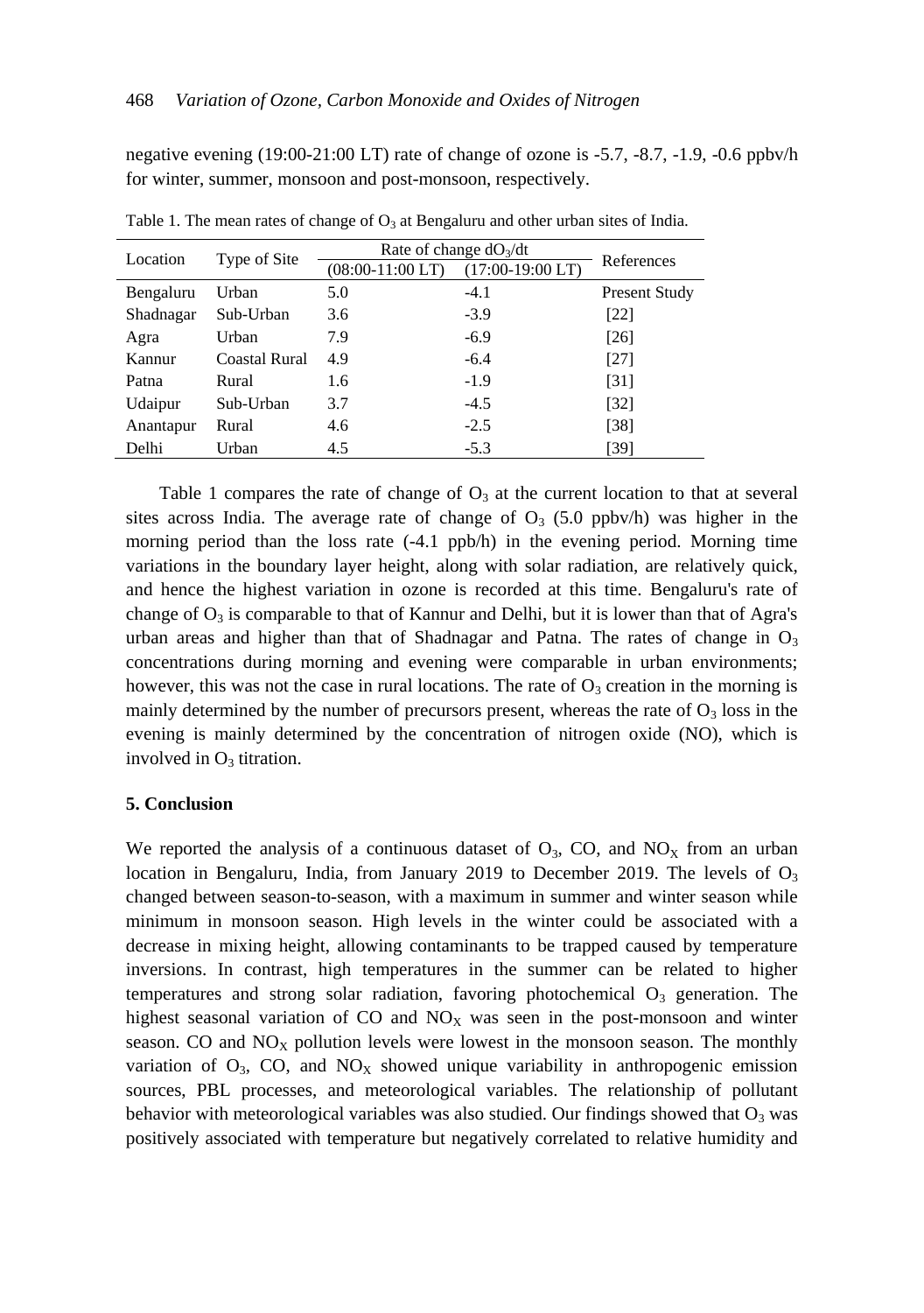wind speed. The association between CO with temperature, RH showed a poor correlation while wind speed showed a significant negative value.  $NO<sub>x</sub>$  showed a negative correlation with meteorological factors. The mean  $dO_3/dt$  in morning and evening periods at the observational location was 5 ppbv/h and -4.1 ppbv/h, respectively, typical of an urban location.

# **Acknowledgments**

The Ministry of Earth Sciences (MoES) supports the Indian Institute of Tropical Meteorology (IITM), Pune. The authors sincerely express their thanks to R. S. Nanjundiah, Director, IITM and MoES for MAPAN air quality station at BMS College of Engineering, Bengaluru, for the mutual benefit in academic's research. The BMS College of Engineering authors sincerely express their thanks to B. V. Ravishankar.

# **References**

- 1. J. Fenger, Atmos. Environ. **43**, 13 (2009). <https://doi.org/10.1016/j.atmosenv.2008.09.061>
- 2. H. Akimoto, Science **302**, 1716 (2003). <https://doi.org/10.1126/science.1092666>
- 3. G. Beig, S. Gunthe, and D. B. Jadhav, J. Atmos. Chem. **57**, 239 (2007). <https://doi.org/10.1007/s10874-007-9068-8>
- 4. P. S. Kulkarni, D. Bortoli, R. Salgado, M. Antón, M. J. Costa, et al., Atmos Environ. **45**, 2600 (2011). <https://doi.org/10.1016/j.atmosenv.2011.02.046>
- 5. S. Lal, M. Naja, and B. H. Subbaraya, Atmos Environ. **34**, 2713 (2000). [https://doi.org/10.1016/S1352-2310\(99\)00510-5](https://doi.org/10.1016/S1352-2310(99)00510-5)
- 6. W. L. Chameides, P. S. Kaibhatla, J. Yienger, and H. I. Levy, Science **264**, 74 (1994). <https://doi.org/10.1126/science.264.5155.74>
- 7. J. H. Seinfeld and S. N. Pandis, Atmospheric Chemistry and Physics: From Air Pollution to Climate Change,  $2^{nd}$  Edition (John Wiley & Sons, Inc., Hoboken, NJ, 2006).
- 8. T. Holloway, H. Levy, and P. Kasibhatla, J. Geophys. Res. **105**, 12123 (2000). <https://doi.org/10.1029/1999JD901173>
- 9. P. J. Crutzen, Annu. Rev. Earth Planet Sci. **7**, 443 (1979). <https://doi.org/10.1146/annurev.ea.07.050179.002303>
- 10. Y. Itano, M. Yamagami, and T. Ohara, Stud. Atmos. Sci. **1**, 1 (2014).
- 11. J. Tu, Z. G. Xia, H. Wang, and W. Li. Atmos. Res. **85**, 310 (2007). <https://doi.org/10.1016/j.atmosres.2007.02.003>
- 12. P. S. Mahapatra, S. Panda, P. P. Walvekar, R. Kumar, T. Das, et al., Environ. Sci. Pollut. Res. **21**, 11418 (2014).<https://doi.org/10.1007/s11356-014-3078-2>
- 13. Y. Yang, X. Liu, J. Zheng, Q. Tan, M. Feng, et al., J. Environ. Sci. **79**, 297 (2019). <https://doi.org/10.1016/j.jes.2018.12.002>
- 14. K. Zhang, J. Xu, and Q. Huang, Front. Environ. Sci. Eng. **14**, 92 (2020). <https://doi.org/10.1007/s11783-020-1271-8>
- 15. P. Pancholi, A. Kumar, D. S. Bikundia, S. Chourasiya, Environ. Res. **28**, 78 (2018).
- 16. S. Chen, H. Wang, K. Lu, L. Zeng, M. Hu, and Y. Zhang, Atmos. Environ. **242**, 2020. <https://doi:10.1016/j.atmosenv.2020.117801>
- 17. S. Han, H. Bian, Y. Feng, A. Liu, X. Li, F. Zeng, and X. Zhan, Aerosol Air Qual. Res. **11**, 128 (2011). <https://doi.org/10.4209/aaqr.2010.07.0055>
- 18. R. Yadav, L. K. Sahu, S. N. A. Jaaffrey, and G. Beig, J. Atmos. Chem. **71**, 125 (2014). <https://doi.org/10.1007/s10874-014-9286-9>
- 19. G. Beig, D. M. Chate, S. D. Ghude, A. S. Mahajan, R. Srinivas, et al., India Atmos. Environ. **80**, 455 (2013). <https://doi.org/10.1016/j.atmosenv.2013.08.012>